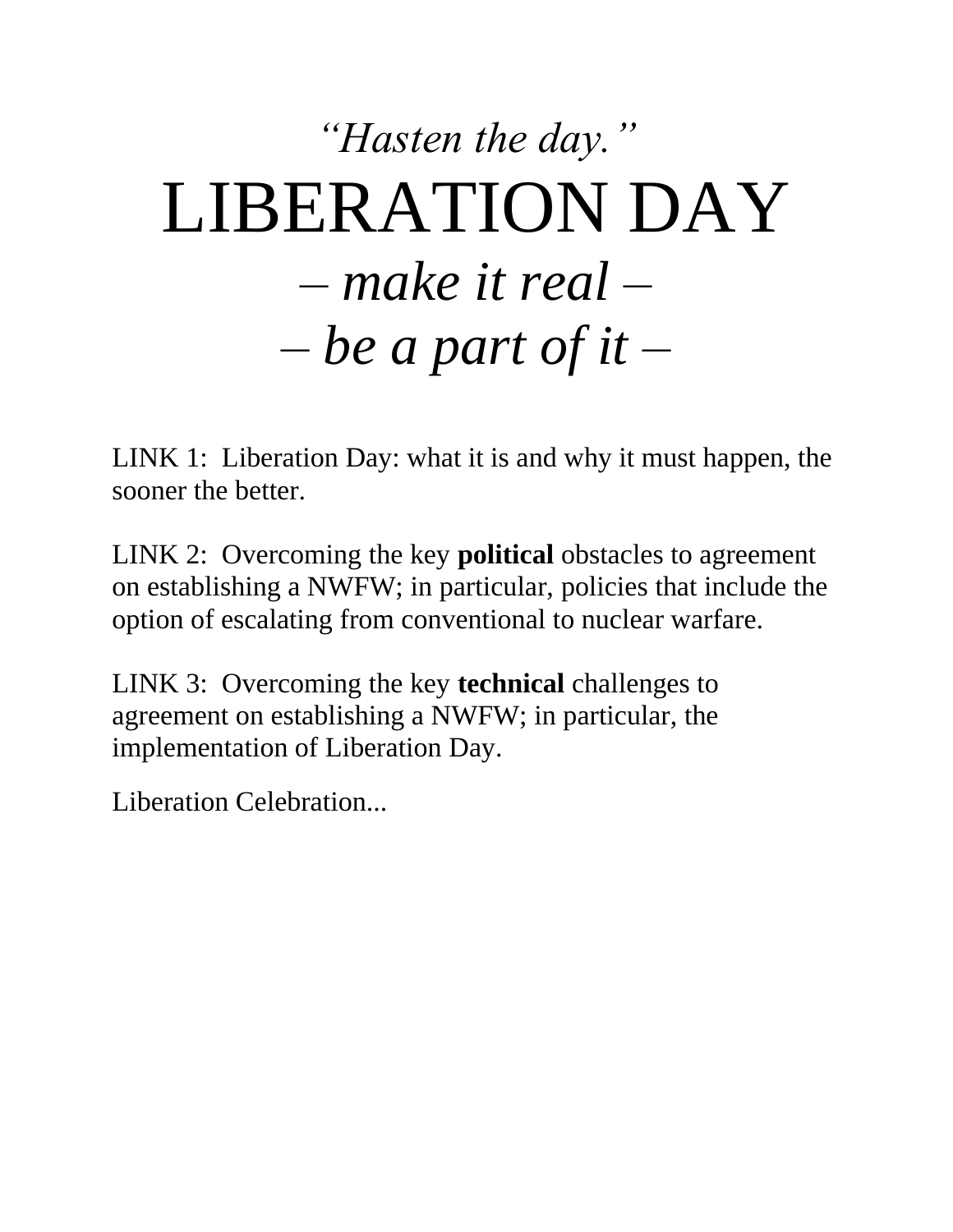# *"Hasta el día."* EL DIA DE LIBERACION – *hazlo realidad* – – *sea parte de él* –

Vínculo 1: Día de liberación: lo que es y porque debe suceder, cuanto antes mejor.

Vínculo 2: Superar los principales obstáculos **políticos** para lograr un acuerdo sobre el establecimiento de un mundo libre de armes nucleares; especialmente, políticas que incluyan la opción de escalar una guerra convencional a una guerra nuclear.

Vínculo 3: Superar los principales retos **técnicos** para lograr un acuerdo sobre el establecimiento de un mundo libre de armes nucleares; especialmente, la implementación del Día de la Liberación.

Celebracíon de la Liberacíon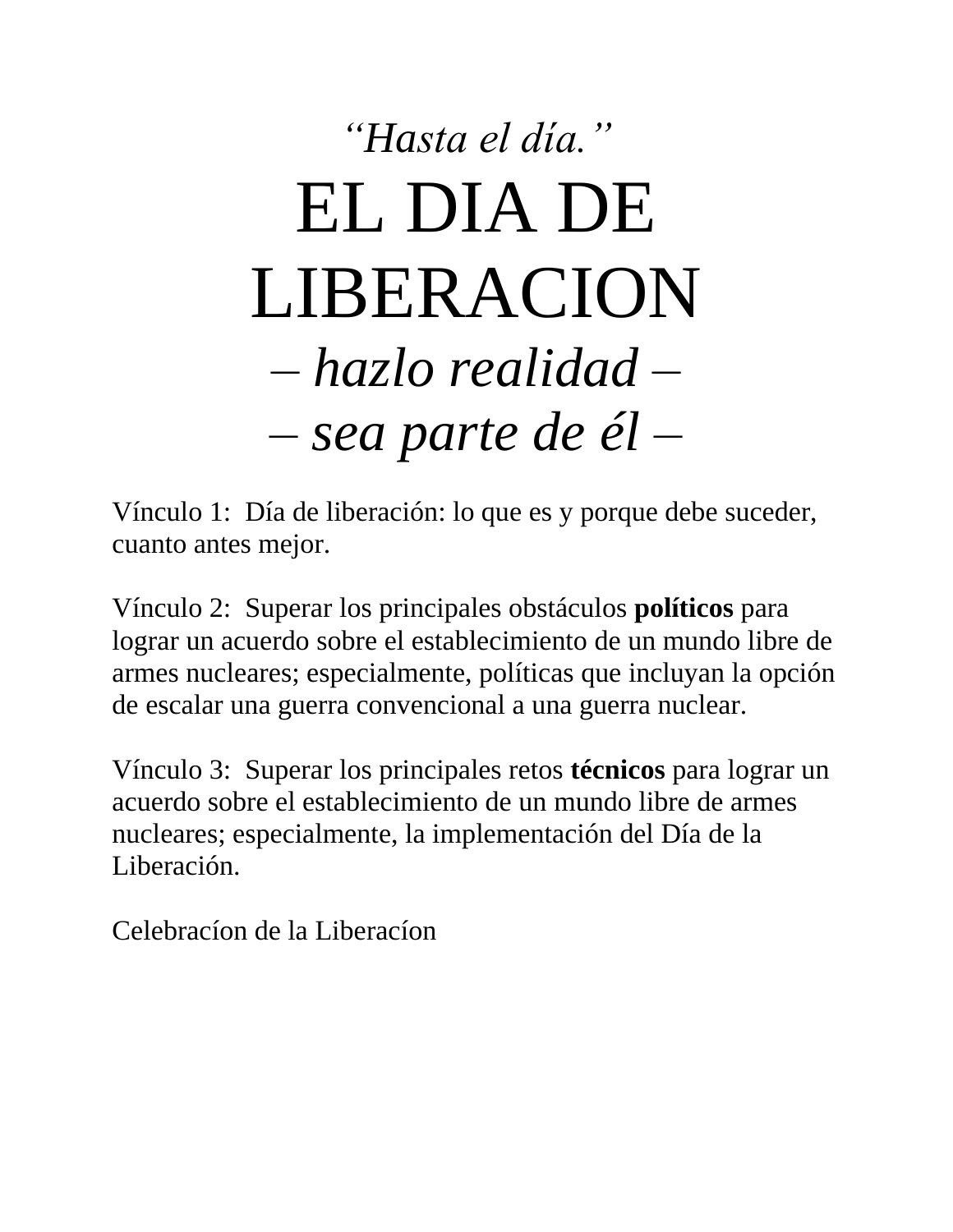### Día de Liberación: lo que es y porque debe suceder

Liberation Day: humanity's "finest hour" \*.

It will be known as the day we slayed the nuclear dragon that held us in chains for decades. The day-after celebrations will be legendary, "Free at last, thank God Almighty, free at last!" Those who took part in the Day will be looked upon as heroes, being asked to recount their stories time and again.

Liberation Day must and can come. Here is what it is all about and how you can make it happen sooner rather than later and how, starting now, you can become part of it.

From a nuclear-weapon-plagued world to a nuclear-weapon-free world

Nuclear disarmament will not occur smoothly like a jetliner gliding onto its runway. Rather, the final descent will be more like a helicopter dropping directly down on its landing pad. That final descent is Liberation Day, the day when all remaining nuclear weapons are disabled. Indeed, the actual disablement will occur at a precise moment in time agreed upon by the states which possess nuclear weapons.

Why this dramatic finale? Because of the basic nature of nuclear deterrence, the concept which underpins the nuclear policies of all states which possess nuclear weapons. Deterrence maintains that in a world in which nuclear weapons exist, the only way of 'ensuring' that they are not used is for each possessor to be able to absorb a nuclear attack yet still retain the capacity to retaliate in kind. The inevitability of retaliation is thought to be sufficient to 'deter' the potential aggressor from attacking in the first place. [\*H/N, NNWS.] Since a 'pre-emptive' attack is more likely to succeed against a small nuclear arsenal, it is general believed that there is a minimum arsenal size which must be maintained to have a 'credible' deterrent. [\*Some nuclear armed states assert that they are already at 'minimum deterrence'.]

While there is nothing to prevent a nuclear armed state from simply renouncing nuclear weapons and disarming – several have, \* it is widely believed that it would be a serious mistake to allow a situation in which only one country has nuclear arms. [\*This is why, for example, the USSR had a crash program to counter the US's post-WWII nuclear monopoly.] Some apply this 'logic' just within their region, and thus pairs of nuclear armed states arise. [\*Notable exception: the Middle East, chemical.] In short, the end state of any nuclear reduction process will most likely be several nuclear armed states – and no less than two – with 'minimum' arsenals of several hundred nuclear weapons each, or even thousands. The challenge at that point is to move from reductions to elimination, i.e. to Liberation Day.

This challenge is very rarely identified as explicitly as we have just done here. And there is essentially no work being done to prepare for it. Efforts relating to the verification of reductions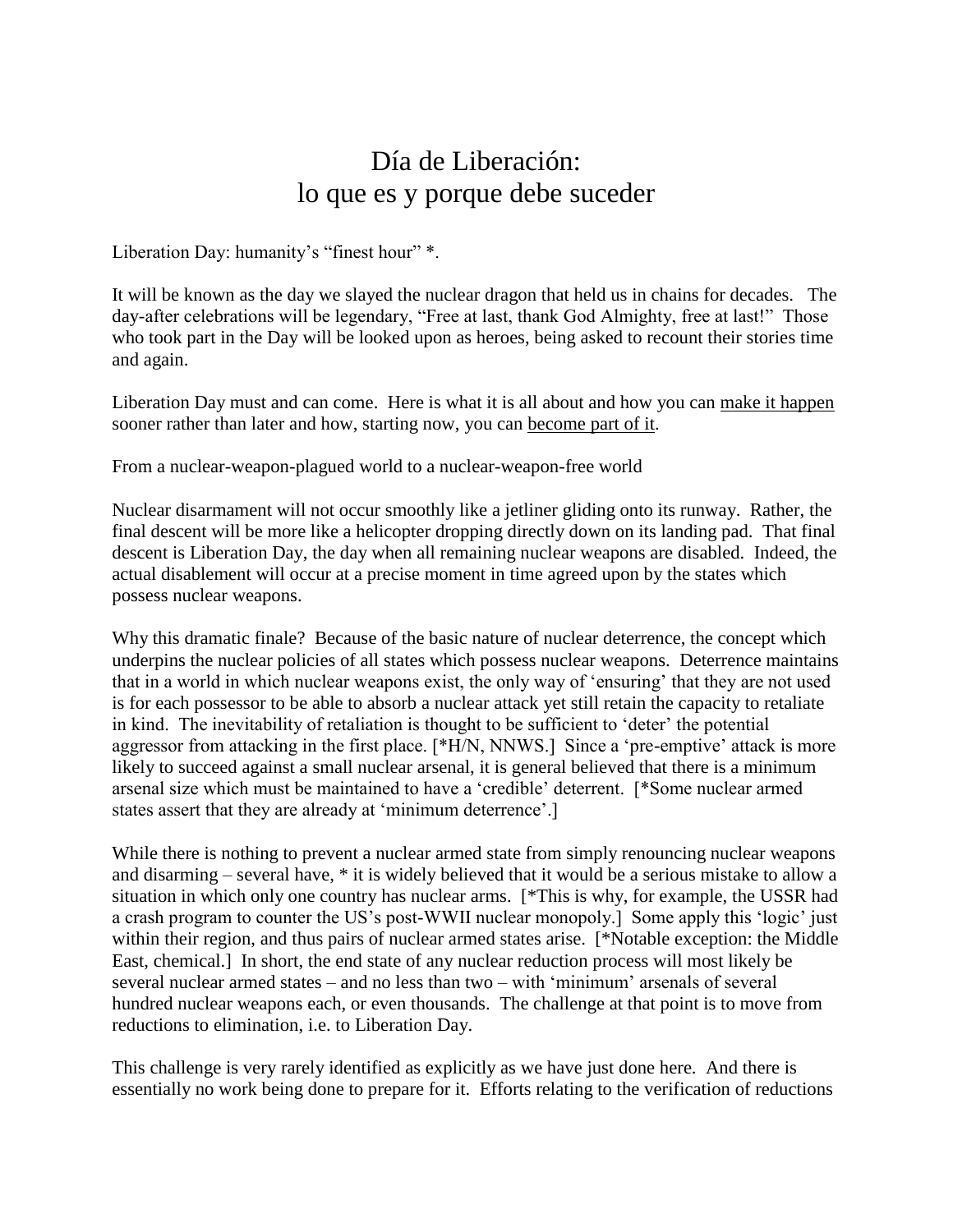are somewhat relevant to the effort which must go into LD, but they do not touch on several key aspects of LD. The prevailing attitude seems to be, "Let's deal with reductions, and think about what may follow later." This attitude guarantees the delay of LD, by years, if not decades. Which, of course, means exposing the entire world to the risk of nuclear devastation significantly longer than what might otherwise be avoidable. To help shorten exposure, Zona Libre is beginning work on the LD challenge starting **now**.

If all nuclear weapon states were practicing nuclear deterrence as described above, Zona Libre would focus exclusively on the technical aspects of LD. Unfortunately, that is not the case. Some states and alliances believe that, since nuclear weapons exist, one might as well extract maximum 'benefit' from them. Should large-scale conventional warfare begin, the option of escalating to nuclear warfare is kept at the ready. The 'logic' is that the prospect of conventional war "going nuclear" will suffice to deter ones adversary from initiating a conventional war, or at least to ensure that the scope of any conflict remains quite limited.

Barely nine years after Hiroshima and Nagasaki, NATO adopted a policy of threatening escalation to nuclear warfare in the face of potential conventional warfare with the Warsaw Pact. It is claimed that this policy was the main factor in keeping the peace in Europe during the Cold War. It is also claimed that this was done at a far lower cost, since nuclear weapons "deliver more bang for the buck" than conventional arms. While the first claim is inherently unprovable\* and the second dubious at best, they are nonetheless deeply held beliefs, so much so that NATO has retained this basic policy in the post-Cold-War era "just in case."

Unfortunately, others have followed suit; most notably the Russian Federation after the dissolution of the Warsaw Pact, but also Israel, Pakistan, and North Korea. In every case, the nuclear-escalation policy has five very negative consequences:

- 1. First and foremost, any major crisis or violent conflict involving two nuclear armed state with such a policy automatically becomes a nuclear crisis. Each side has to worry that if they hesitate to strike first the will forfeit the 'initiative' to the enemy. The situation is improved considerably if even one has ruled out that option. There are no nuclear crises between states which have ruled out initiating nuclear warfare.
- 2. The scope of military 'utility' of nuclear weapons is increased and, thus, nuclear arsenals are expanded far beyond any minimum deterrence level. And this is not limited to just 'tactical' weapons; to make the threat of escalation credible, it is often posited that ones 'strategic' forces must be dominant. This leads to nuclear arms races between adversaries, in which unbridled competition overwhelms any 'reasonable' calculation of 'requirements.'
- 3. Despite the fact that nuclear policy is based on the premise of retaliation, it is often claimed for this policy that 'limited' nuclear escalation will lead to conventional deescalation, i.e. the adversary would back off rather than retaliate in kind. There is no evidence whatsoever to support this wishful thinking – and plenty to cast doubt on it – making this 'miscalculation' a prime candidate for how nuclear war could begin.
- 4. The notion that nuclear force is a 'cost-effective' counter to conventional force is used by advocates of nuclear weapon acquisition in non-nuclear-weapon states. Nuclear armed states that claim a 'right' to nuclear escalation and spend hundred of billions of dollars on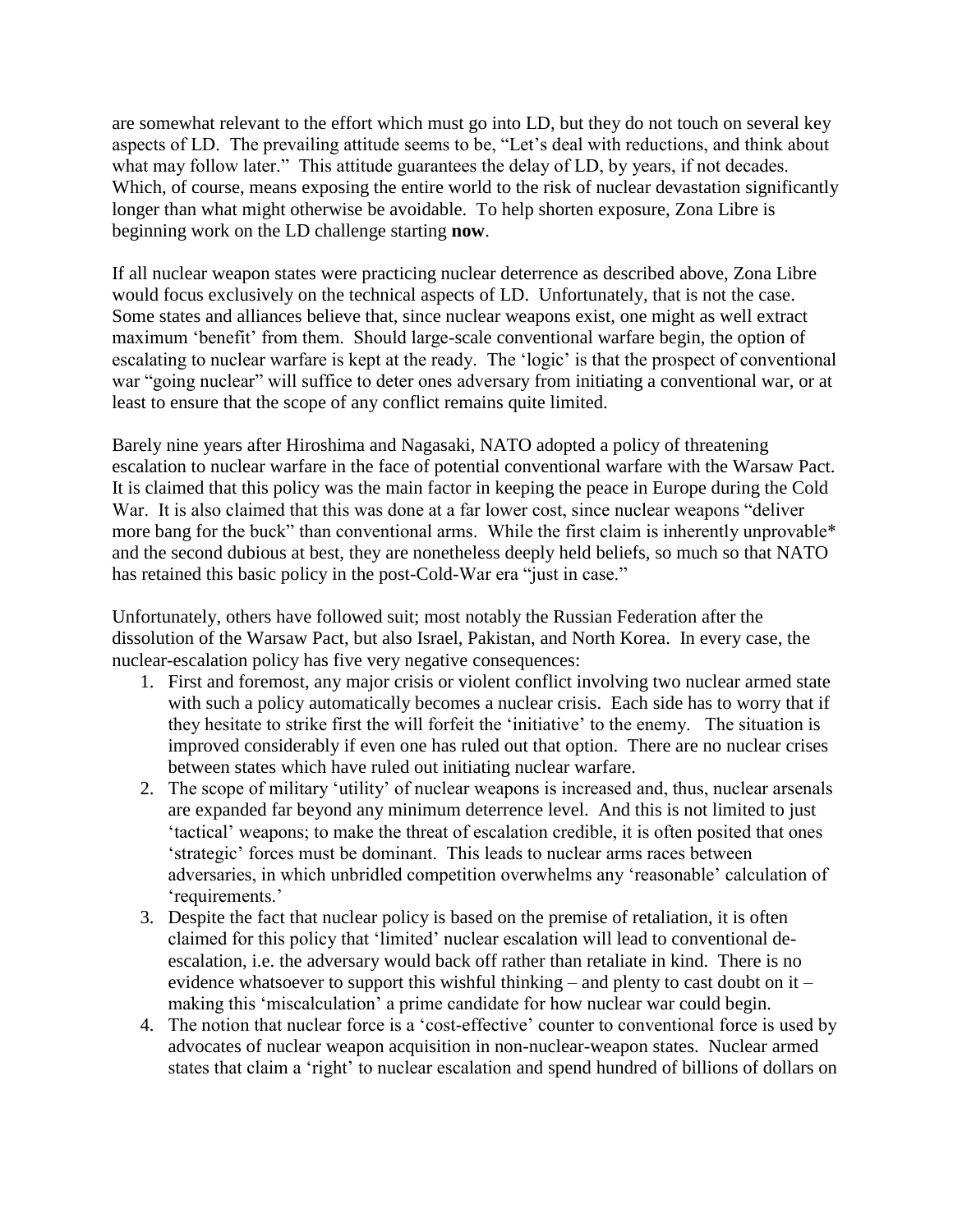asserting it are in a weak (or at least very hypocritical) position to deny that 'right' and 'savings' to others.

5. Importantly, any state which is not prepared to deal with conventional threats solely by conventional means is not prepared to live in a nuclear-weapon-free world. To negotiate in good faith on achieving that objective, they must, at the very least, have a plan of action for arriving at the point of renouncing nuclear escalation which does not unduly delay LD.

Again, with a view to avoiding prolonged exposure to the risk of nuclear war, Zona Libre will work to terminate nuclear escalation policies without further delay. These policies and LD are not the only political obstacles and technical challenges to establishing a NWFW. In the following two sections, we will describe several of the other obstacles and challenges and explain in greater detail why we have decided to focus especially on these two and what working for their fulfillment will entail.

#### Political obstacles

There are three international developments that could negate everything being advocated herein:

- 1. A surge in nuclear proliferation;
- 2. An intense nuclear arms race; and God forbid! –
- 3. Nuclear weapon use, unintentional or intentional.

Fortunately, there is a broad array of NGOs and governments working assiduously to avoid these disastrous outcomes. Zone Libre supports these efforts (including links to their websites) and will, on occasion, shine a light on an important initiative. Regarding (3), the nuclear armed states have a good track record – close calls notwithstanding – regarding 'negative control', i.e. that absent an authorized order to proceed toward actual use no such steps are taken. For this we can all be very grateful.

'Positive control' – that authentic orders to use nuclear weapons are fully and swiftly executed – has never been put to the test and is only rarely discussed. Positive control is crucial to the credibility of deterrence, but – in one of the several paradoxes of nuclear deterrence – resort to positive control to the point of executing a nuclear attack implies a failure to deter, thereby vitiating the original logic of applying positive control. Thus, no matter how intensely positive control procedures are practiced and how passionately the intent to obey orders are expressed, it is essential that should an order ever be given, it must be disobeyed and thwarted by all means necessary (\*Bordne?). Zona Libre will reiterate this point whenever circumstances justify it.

Aside from nuclear escalation (as discussed above), there are two other scenarios that could lead to nuclear weapon use. Both are despicable actions, but nonetheless both have come close to occurring during the Nuclear Age. Indeed, one could argue that the attacks on Hiroshima and Nagasaki set a precedent for attacking countries that cannot retaliate with nuclear weapons. Saying, in the context of a conflict with a non-nuclear-weapon state, that "all options are on the table" without clarifying that one does **not** mean nuclear weapon use, is tantamount to threatening nuclear attack. The retention of this option is bad policy for many of the same reasons nuclear escalation is bad. (\*Negative security assurances.)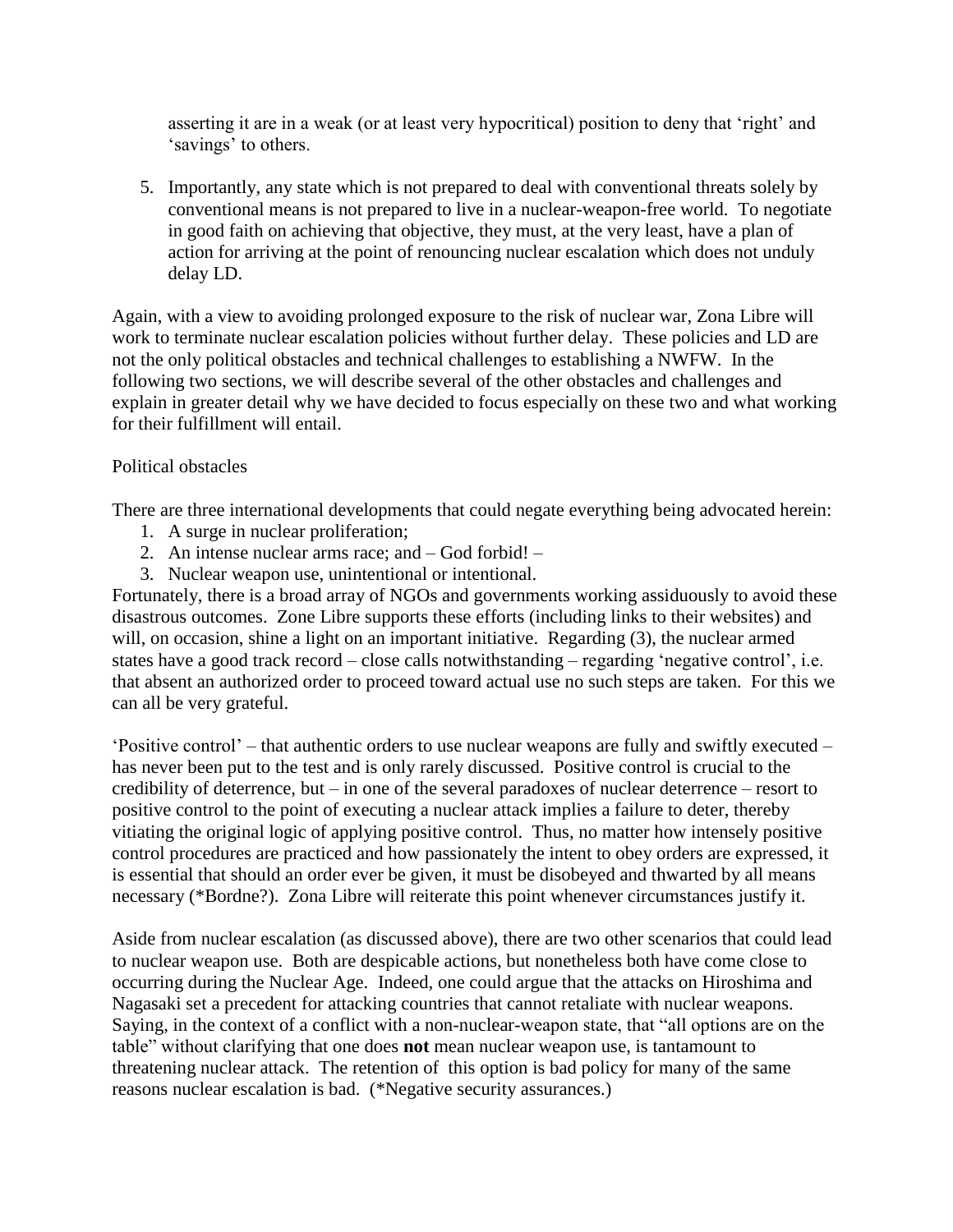But even worse is the vile and disastrous policy of attempting a pre-emptive, first-strike against a nuclear armed adversary. The 'challenge' is to strike so hard and fast that the adversary's supposedly credible retaliatory capacity is proven to be less than credible. Presumably some level of retaliation does occur, but the 'responsible' initiators of the first strike (in their cozy bunkers) consider the damage which it inflicts (upon their fellow-countrymen) to be 'acceptable.' Indeed, 'Victory!' is declared. But this is short-lived: the global climatic impact is the same no matter whose cities have burned. And the leader who struck first will be considered the greatest war criminal of all time.

Once again, there are groups that keep an eye out for developments that might tempt some military leaders to believe that a preemptive strike is a 'viable' option. Certain proposed weapon systems, if not stopped, could feed such an illusion. Similarly, a greatly expanded (and improved) missile defense system could be called upon not to blunt an enemy's first strike, but to 'mop up' their retaliatory strike. Missile defense is not in that league yet, but there is so much hype associated with getting funding for it, that the salesman might start to believe his own pitch, and move 'boldly' when extreme caution is actually required.

Aside from policies that allow for escalation from conventional warfare to nuclear warfare, discussed earlier, there are three other political factors blocking the way forward to a NWFW:

- 1. Prestige
- 2. Institutional inertia

3. Exaggerated national sovereignty regarding inspections or enforcement Again, there are NGOs and governments addressing all these points and Zona Libre lends them its support. It is a sad commentary on the human condition that these relatively petty concerns might stand in the way of such a global good as establishing a NWFW, yet they do.

(1) Nuclear arms arose in an era in which the prospects for progress fuel by scientific breakthroughs seemed unlimited. The prestige of nations was associated directly with a capacity to exploit this historic trend. When President Kennedy foresaw 25 nuclear weapon states by 1975 (\*), prestige was, arguably, the primary driving force. The NPT addressed this problem in part by offering access to nuclear energy technology in exchange for nuclear weapon abstinence. Nonetheless, even today, this continues to be factor, particularly where "punching above one's weight" can compensate (at least in the mind of some leaders) for failure to progress sufficiently in other fields.

The new Treaty Prohibiting Nuclear Weapons should have the effect of stigmatizing nuclear weapons possession. Rather than endowing prestige, nuclear weapon acquisition and possession has become shameful. Zona Libre fully supports this fundamental shift.

(2) "If it ain't broke, don't fix it!" is the motto of those within the nuclear weapons establishments in the post-Cold-War era. While they would not be inclined to acknowledge it, preserving nuclear deterrence (including in some cases nuclear-escalation) means preserving their livelihood and influence. In the United States, the military has deliberately spread defense contracts to virtually all Congressional districts to ensure that employment in every Representative's district would be impacted by budget cuts. Dependence on nuclear weapons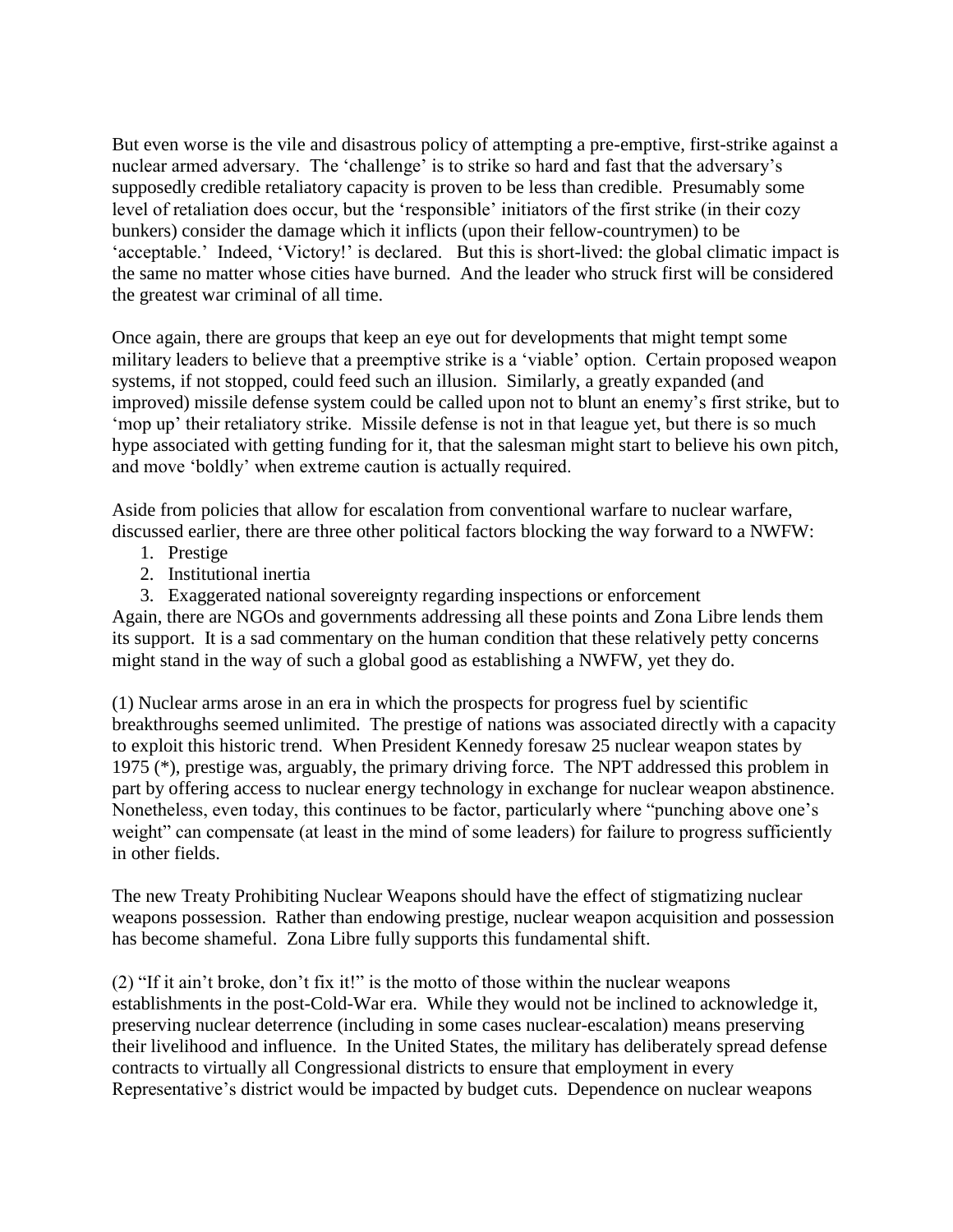expenditures is not quite as pervasive but the same principle applies. NGOs advocate conversion plans which would preserve jobs, but many politicians find it easier to stick with what they already have. Zona Libre supports conversion, but would also argue that some economic dislocation is a price well worth paying to establish a NWFW.

(3) In a NWFW, the international agency for monitoring the non-acquisition regime (most probably a strengthened IAEA) will need to be able to conduct short-notice, on-site inspections. During the Cold War, the Soviet Union was extremely wary of on-site inspections, convinced that they would be used as 'fishing expeditions' by their adversary's military intelligence. At a time when the West dominated the UN and the IAEA, this was perhaps an understandable concern. While there is room for improvement in the IAEA's impartiality, the fear of misuse of on-site inspections has been alleviated by years of good practice. Still paranoia is hard to dispel, especially when it wraps itself in the flag of national sovereignty.

The chief concerns in this regard are North Korea, Pakistan, and Israel. The latter two have never hosted IAEA inspectors, and the former expelled them in 2009. But, the nuclear armed states are potentially also of concern. They have special safeguards and 'Additional Protocols' that do not touch upon their military activities. While most of them have ratified the CWC, their attitude toward a CWC on-site inspections has yet to be put to the test. In many respects, the nuclear non-acquisition regime could deliver the same level of confidence with less intrusiveness than the chemical regime. But the latter is still far from universal, and universality is particularly crucial when dealing with the last of the WMDs.

Zona Libre will consistently be a strong supporter of the IAEA, while at times offering constructive criticism, usually in conjunction with other NGOs and governments.

Why Zona Libre's focus on escalation from conventional to nuclear warfare?

The negative impact of retaining the escalation option has already been enumerated. If renunciation of this policy could actually be achieved, the positive impact would be immense. Not only would it widen the scope for further reductions, it would also eliminate the single most worrying risk of nuclear war, especially when nuclear weapon deployments are brought into line with the new policy, i.e. no longer kept on high-alert and no longer forward deployed. Some worry that this would reduce the urgency of proceeding toward elimination. But "reduced urgency" does not by any means mean "no urgency." And, most importantly, the world will have reached the mountain pass between the Valley of Death and the Promised Land. Henceforth the route to a NWFW will no longer be an uphill slog, rather a downhill course. Nations will possess nuclear weapon sole because others do. They will be ready to make the transition to a world in which they do not possess nuclear weapons because no other states does.

Zona Libre wants to be a reconnaissance scout, pointing the way toward this low passage through the difficult terrain ahead of us.

Campaigning against nuclear escalation policies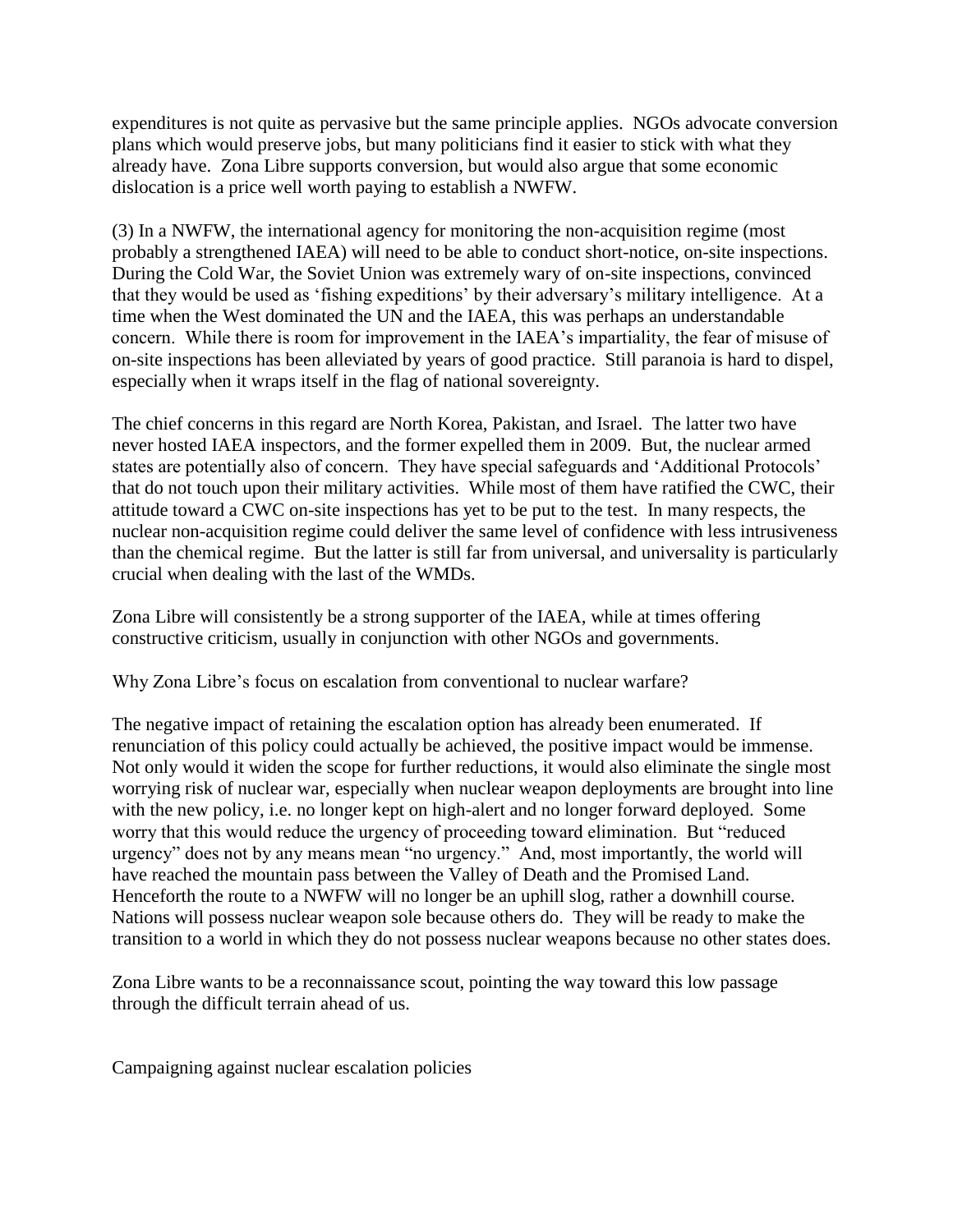Our slogan is, "Never go nuclear!" Our strategy is to make the voices of the NWFZs of the world heard in the internal debates of the nuclear armed states and alliances. This is difficult for the NWFZ governments to do because diplomacy is a state-to-state affair in which the internal affairs of another government are considered off limits. This limitation does not apply to civil society or even to transnational city-to-city interactions. Citizens of nuclear dependent states are for the most part unaware that a majority of countries in the world have formed NWFZs. Even fewer are aware of the impact of nuclear war on the global climate and that this new knowledge has driven NWFZ countries to push for an outright prohibition on nuclear weapons. Everyone should know about these important developments.

Regarding their own country's dependency on nuclear weapons, many are unaware that their alliance reserves the 'right' to escalate from conventional to nuclear warfare -- to go nuclear. This is because in most cases the policy was agreed to without any public debate whatsoever, more often than not in total secrecy. Nonetheless, in several countries, a debate on use policy is emerging. It is currently confined largely to expert circles, but the debate has great potential to reach far wider circles of people. While, at first blush, it may seem logical to resort to a 'more powerful' weapon when at a disadvantage in a conventional conflict, further discussion can bring out the grave dangers of a nuclear-escalation policy. Attention can then be focused on dealing with conventional conflict by conventional means and retaining nuclear weapons for the 'sole purpose'\* of threatening to retaliate if attacked by nuclear weapons (until such time as it is agreed internationally to eliminate them all).

Most people, once informed, do not want their government or their ally to ever initiate nuclear war – go nuclear -- "on their behalf". Within alliances, it is particularly disconcerting for the citizens of non-nuclear weapons states that the decision to escalate is in the hands of another government – one that possesses nuclear weapons. So, while the message from the NWFZs will be directed at all countries ensnared in nuclear escalation policies, it can be anticipated that the earliest positive results will come in non-nuclear states.

Zona Libre will use all variable lines of communication to send this message northward to the United States and Canada. It will reach out to sister organizations in Africa, to do likewise in Europe (with the help of Austria, Ireland, and Sweden); in Central Asia, to do likewise regarding Russia; in Southeast Asia, regarding China, India, and Pakistan; in the South Pacific regarding Australia (part of the NWFZ!), Japan and North and South Korea. The more southerly countries are not going to passively stand by as the more northerly countries bring devastation upon the entire world.

#### Our northward message will be:

*Nuclear weapons are WMD and like all others are now prohibited. Your country should sign and ratify the new ban treaty. If you cannot achieve that right away, then at least end the nuclear escalation policy. And if you cannot achieve that right away, then at the very least commit to a plan to end it within a few years. Only then will you be in position to fulfill your NPT obligation to "pursue in good faith and bring to conclusion" negotiations on the establishment of a NWFW.* 

[The preceding needs further development.]

The technical challenges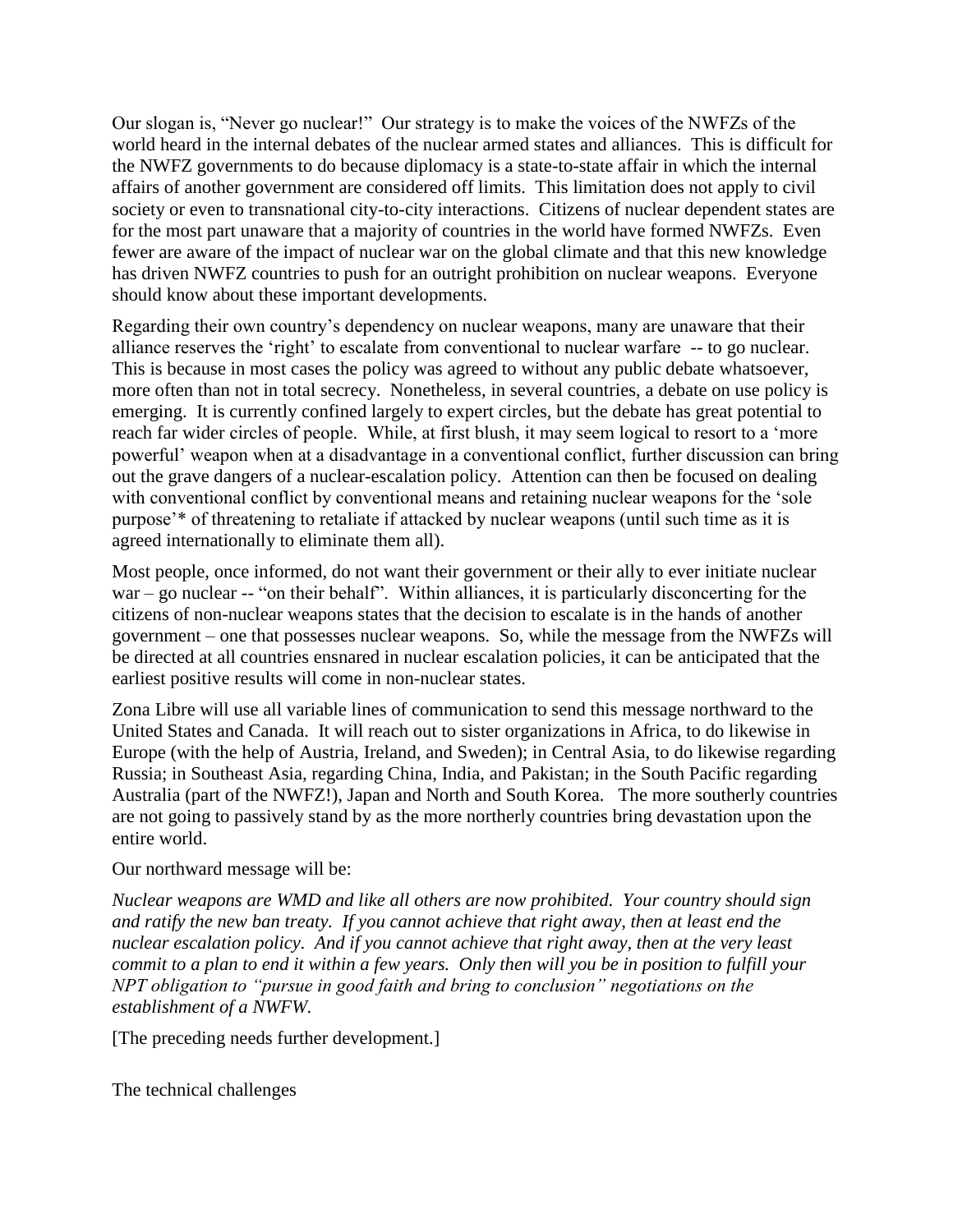The technical challenges are several. Here are the main ones in the order their solutions will be called upon:

- 1. Accounting for (tagging) all special nuclear materials prior to LD
- 2. LD, i.e. comprehensive disablement of nuclear weapons and pits
- 3. Dismantlement of weapons and disposition of special nuclear materials IAEA
- 4. Monitoring a nondiscriminatory, nuclear non-acquisition regime IAEA
- 5. Implementing enforcement decisions. UNSC/UNGA

(2) Liberation Day has been discussed above and will be addressed below. Zona Libre will encourage and follow work in the other four areas.

(1) and (5) depend to such a large degree on the collaboration of governments, that there will not be much room for NGOs to play a significant role. Zona Libre will join other NGOs in pressing governments to get busy on these two points. (3) and (4) have also been discussed above, in the context of overcoming the political obstacle of exaggerated national sovereignty. But there are technical challenges the IAEA will also have to address, and the question of whether they will receive adequate funding to meet those challenges. Zona Libre will work with others to ensure sufficient funding for the IAEA. Should innovative ideas relevant to any of these challenges emerge in the course of our work, Zona Libre will of course share them with appropriate governments or agencies. (\*self-tagging)

Why Zona Libre's focus on Liberation Day?

The primary reason is that no other NGO or government is giving this top priority. This lack of attention implicitly conveys the message that the establishment of a NWFW is a long way away. We want to counter this complacency.

It is none too soon to begin work on LD. It will be an unprecedented undertaking and as such unanticipated aspects of the challenge are bound to arise as effort is put into addressing it. Better to encounter those surprises and glitches now than at the last minute. We want to ensure that the world is ready to move into action when a favorable geopolitical climate arises. The favorable periods can be short and failing to take full advantage of them can, indeed, contribute to their shortness.

Another reason is that this is an excellent means of bring new people into the campaign for a NWFW. Liberation Day is an inspiring concept. The prospect of being part of such an historic occasion is highly motivating. It gives practical meaning to learning more about establishing a NWFW generally, as well as LD itself.

Furthermore, the development a large and growing roster of qualified and trained people (see outline below) will serve as a vital response to the cynicism of those within the nuclear establishments who see business as usual as 'the future.' As US President Eisenhower said to UK Prime Minister Macmillan in a radio-TV program, London, August 31, 1959: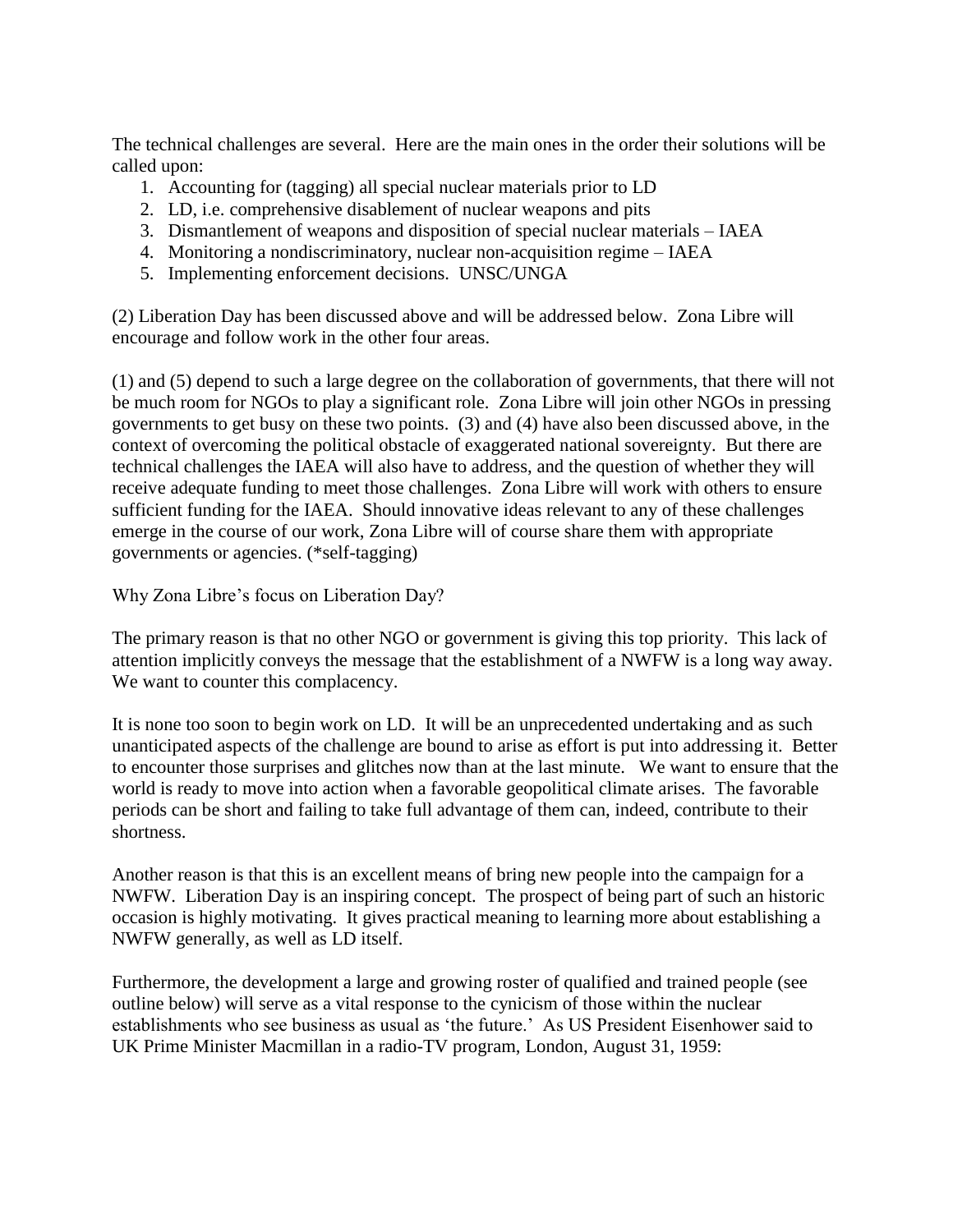"*Indeed, I think that people want peace so much that one of these days governments had better get out of the way and let them have it."*

#### Preliminary outline of the LD project

The LD project will proceed in phases, each involving a main activity and an area of research.

Pre-launch: Outreach for partners and advisors and development of on-line recruitment training

First phase: "Broadcast" recruitment and research on personnel/organizational structure

Second phase: "Narrowcast" (headhunter) recruitment and research on equipment/logistics

Third phase: Sponsors recruitment and research on protocol/legal issues

Fourth phase: Global Task Force (GTF) training programs and research on safety/security in the field

Fifth phase: Field exercises and evaluations

Sixth phase: Implementation

Each phase will involve activity-effectiveness training and research meetings of experts.

There is likely to be considerable overlap of the phases.

Launch of each new phase will depend upon adequate progress in the earlier phases and sufficient funding to proceed to the new phase. Obviously, the final phase will depend on a 'green light' from all the relevant governments.

As stated earlier, the Liberation Day project is prepared to step aside once an intergovernmental agency is charged with carrying forward the Liberation Day exercise. The governing board of the project will evaluate whether the assigned agency has the capacity to advance the work at least as rapidly and effectively as the project itself. If not, the project will continue. If so, our personnel roster will be made available to the agency as well as the research results of all the active phases. Our aim is that the project's inputs will allow the international agency to address its assignment more rapidly and effectively than it might otherwise. From that point on, the project will serve as a civil society supporter of the agency.

#### Financing

Participants in the project can earn points by successfully undertaking specific activities, such activities and their points-value having been approved and set by the board. (Those who wish to contribute their time on a strictly voluntary basis can, of course, waive their points.)

An endowment will be established for the project. Donations large and small will be accepted. Direct grants will be solicited to cover operating costs as well; sponsorships should defray the costs of specific project activities and expenditures.

Interest earned by the endowment will go toward expenses incurred in training for and implementing Liberation Day. Upon implementation of Liberation Day, the endowment will be liquidated with funds going toward reimbursement of points earned, distributed to all point holders in proportion to the points they hold.

If an agency takes over LD, interest from the endowment's capital will go to supporting its activities. After LD, the endowment will be liquidated as already described.